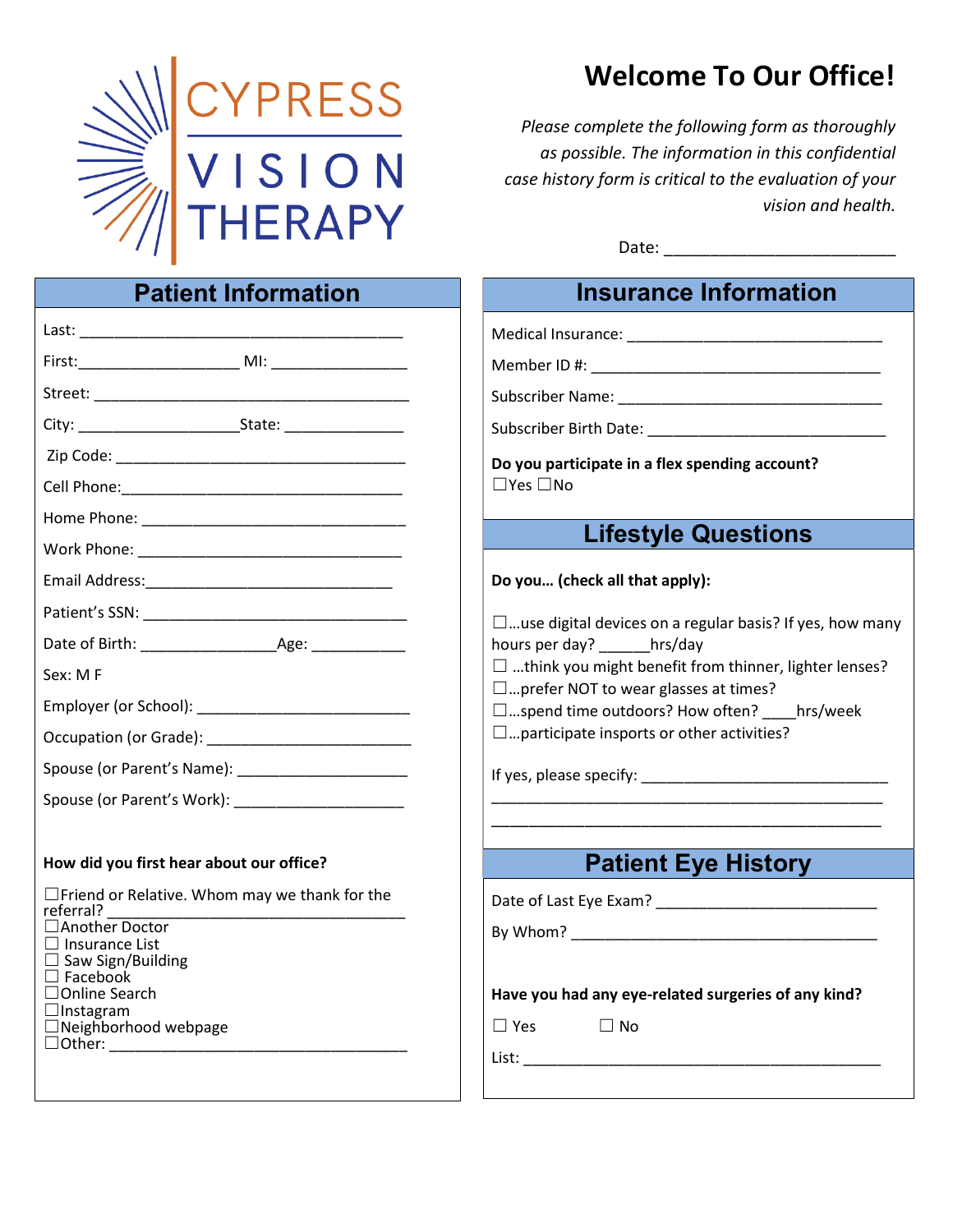## Patient Eye History, Continued

#### Have you ever experienced, been diagnosed, or treated for any of the following?

| $\Box$ Blurry Vision                | $\square$ Burning              |  |
|-------------------------------------|--------------------------------|--|
| $\Box$ Cataracts                    | $\Box$ Corneal Abrasions       |  |
| $\Box$ Crossed eye/Eye turn         | $\Box$ Double Vision           |  |
| $\Box$ Eye Infections               | $\Box$ Eye Injury              |  |
| $\Box$ Flash of light               | $\square$ Floaters/Spots       |  |
| l  Glaucoma                         | $\Box$ Grittiness              |  |
| $\Box$ Headaches                    | $\Box$ Iritis/Uveitis          |  |
| $\Box$ Itchiness                    | $\Box$ Lazy Eye (Amblyopia)    |  |
| $\Box$ Macular Degeneration         | $\Box$ Dry Eyes                |  |
| $\Box$ Retinal Detachment           | $\Box$ Sunlight Sensitivity    |  |
| $\Box$ Tearing                      | $\Box$ Trouble seeing at night |  |
| $\Box$ Red, puffy, or scaly eyelids |                                |  |

☐Other eye disorders: \_\_\_\_\_\_\_\_\_\_\_\_\_\_\_\_\_\_\_\_\_\_\_\_\_\_

### Patient Medical History

Name of Family Physician: \_\_\_\_\_\_\_\_\_\_\_\_\_\_\_\_\_\_\_\_\_\_\_\_ City: \_\_\_\_\_\_\_\_\_\_\_\_\_\_\_\_\_\_\_\_\_\_\_\_\_\_\_\_\_\_\_\_\_\_\_\_\_\_\_\_\_\_ Date of Last Physical Check-Up: \_\_\_\_\_\_\_\_\_\_\_\_\_\_\_\_\_\_\_\_ Height: \_\_\_\_\_\_\_\_\_\_\_\_\_\_\_\_Weight: \_\_\_\_\_\_\_\_\_\_\_\_\_\_\_\_\_ Do you use cigarettes/tobacco?□Yes □ □No Alcohol?□Yes □No Other substances?□Yes □No Females: Are you pregnant or nursing?□Yes □ □No Are you allergic to any medications?  $\square$  Yes  $\square$  No

If so, what medications? \_\_\_\_\_\_\_\_\_\_\_\_\_\_\_\_\_\_\_\_\_\_\_\_\_\_\_\_\_\_\_\_\_\_\_\_\_\_\_\_\_\_\_\_\_\_

### Current Medications (Rx or Over-The-Counter)

List name of medications including eye drops, vitamins, & birth control pills: dosages and frequency.

\_\_\_\_\_\_\_\_\_\_\_\_\_\_\_\_\_\_\_\_\_\_\_\_\_\_\_\_\_\_\_\_\_\_\_\_\_\_\_\_\_\_\_\_\_

\_\_\_\_\_\_\_\_\_\_\_\_\_\_\_\_\_\_\_\_\_\_\_\_\_\_\_\_\_\_\_\_\_\_\_\_\_\_\_\_\_\_\_\_\_

\_\_\_\_\_\_\_\_\_\_\_\_\_\_\_\_\_\_\_\_\_\_\_\_\_\_\_\_\_\_\_\_\_\_\_\_\_\_\_\_\_\_\_\_\_

\_\_\_\_\_\_\_\_\_\_\_\_\_\_\_\_\_\_\_\_\_\_\_\_\_\_\_\_\_\_\_\_\_\_\_\_\_\_\_\_\_\_\_\_

\_\_\_\_\_\_\_\_\_\_\_\_\_\_\_\_\_\_\_\_\_\_\_\_\_\_\_\_\_\_\_\_\_\_\_\_\_\_\_\_\_\_\_\_\_\_

### Patient Medical History, **Continued**

List any non-eye related surgeries or hospitalizations:

\_\_\_\_\_\_\_\_\_\_\_\_\_\_\_\_\_\_\_\_\_\_\_\_\_\_\_\_\_\_\_\_\_\_\_\_\_\_\_\_\_\_\_\_

\_\_\_\_\_\_\_\_\_\_\_\_\_\_\_\_\_\_\_\_\_\_\_\_\_\_\_\_\_\_\_\_\_\_\_\_\_\_\_\_\_\_\_\_

\_\_\_\_\_\_\_\_\_\_\_\_\_\_\_\_\_\_\_\_\_\_\_\_\_\_\_\_\_\_\_\_\_\_\_\_\_\_\_\_\_\_\_\_

#### Have you ever been diagnosed or treated for the following health problems?

|                             | Yes                 | No |
|-----------------------------|---------------------|----|
| Allergies                   |                     |    |
| Arthritis                   | $\Box$ $\Box$       |    |
| Cholesterol                 | $\square$ $\square$ |    |
| <b>Bronchitis</b>           | $\square$ $\square$ |    |
| Cancer                      | $\Box\Box$          |    |
| <b>High Blood Pressure</b>  | $\Box$              |    |
| <b>Diabetes</b>             | $\square$ $\square$ |    |
| Digestive                   | $\Box$ $\Box$       |    |
| Ears/Nose/Throat            | $\Box\Box$          |    |
| Endocrine                   | $\Box\Box$          |    |
| Eczema/Rashes/Rosacea       | $\Box$              |    |
| Fatigue                     | $\square$ $\square$ |    |
| Fevers                      | $\Box$              |    |
| Genitourinary               | $\square$ $\square$ |    |
| Blood/Lymph                 | $\square \square$   |    |
| Integumentary (Skin)<br>шш  |                     |    |
| Kidney                      | $\neg \Box$         |    |
| Muscle/Bone                 | $\square$ $\square$ |    |
| Neurological                | $\Box$ $\Box$       |    |
| Psychological               | $\Box\Box$          |    |
| Respiratory                 | $\Box$ $\Box$       |    |
| Sinus                       | $\Box\Box$          |    |
| Chronic Asthma              |                     |    |
| Thyroid (hyper/hypo)        |                     |    |
| Unusual weight losses/gains |                     |    |
|                             |                     |    |